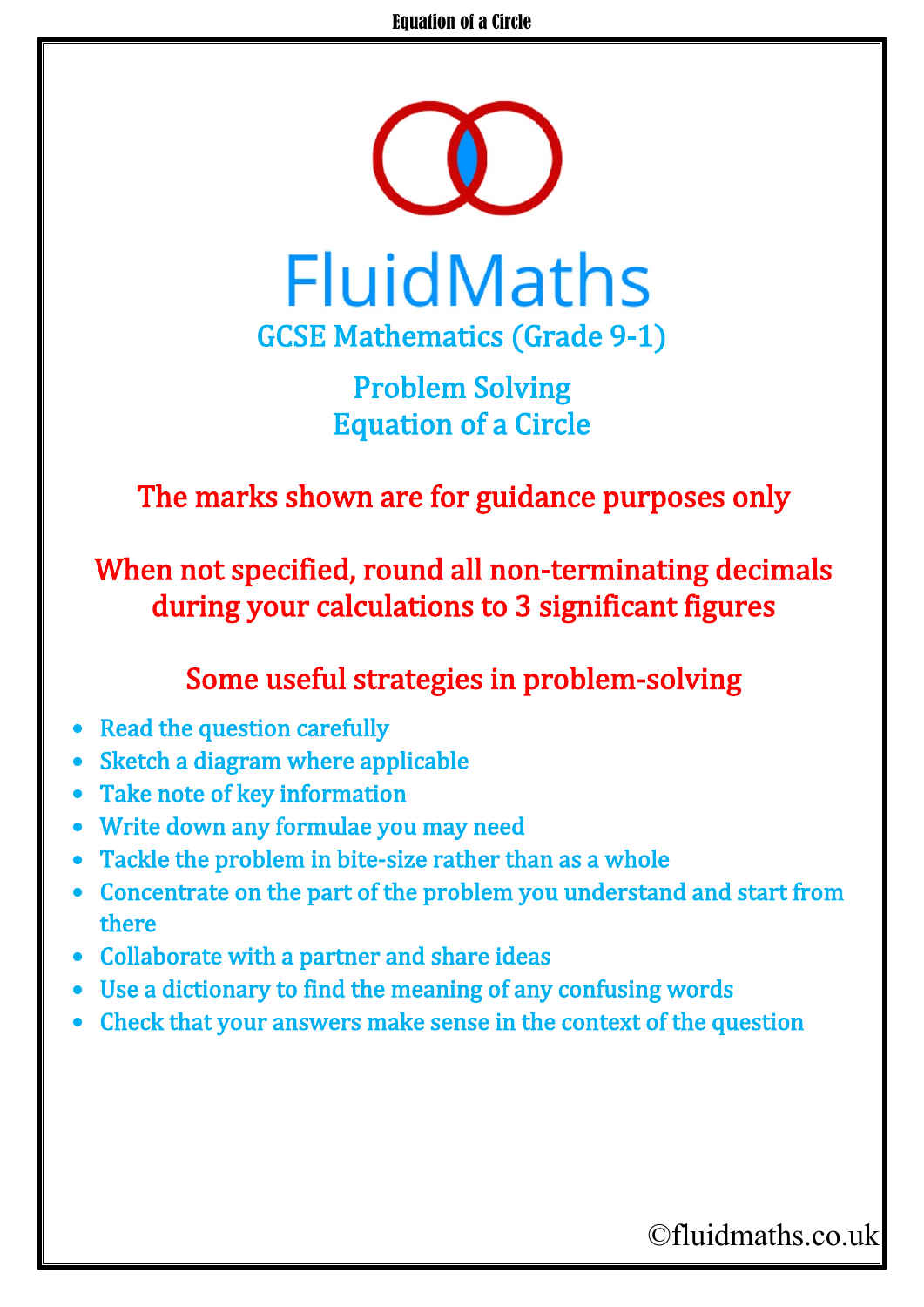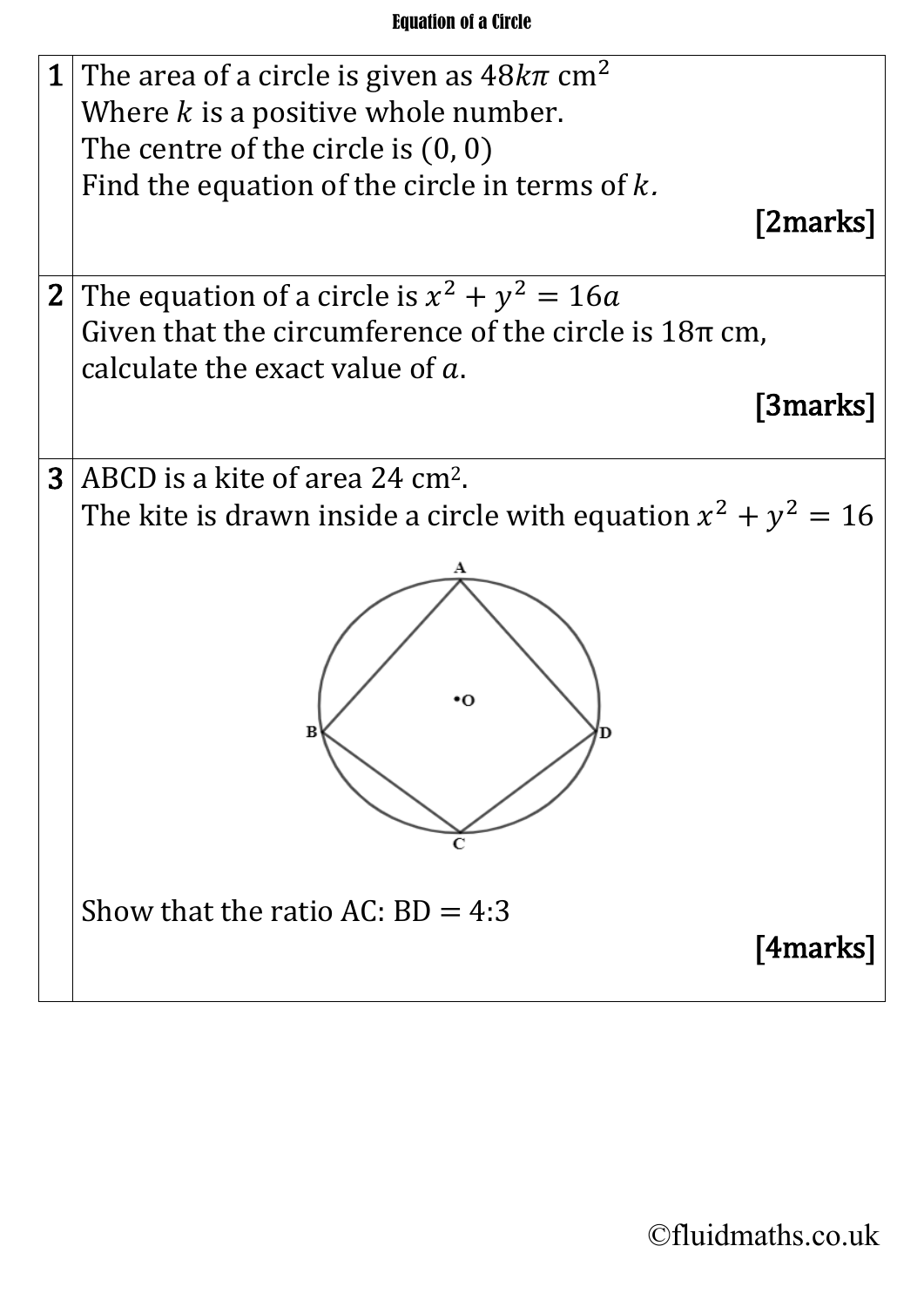## Equation of a Circle



©fluidmaths.co.uk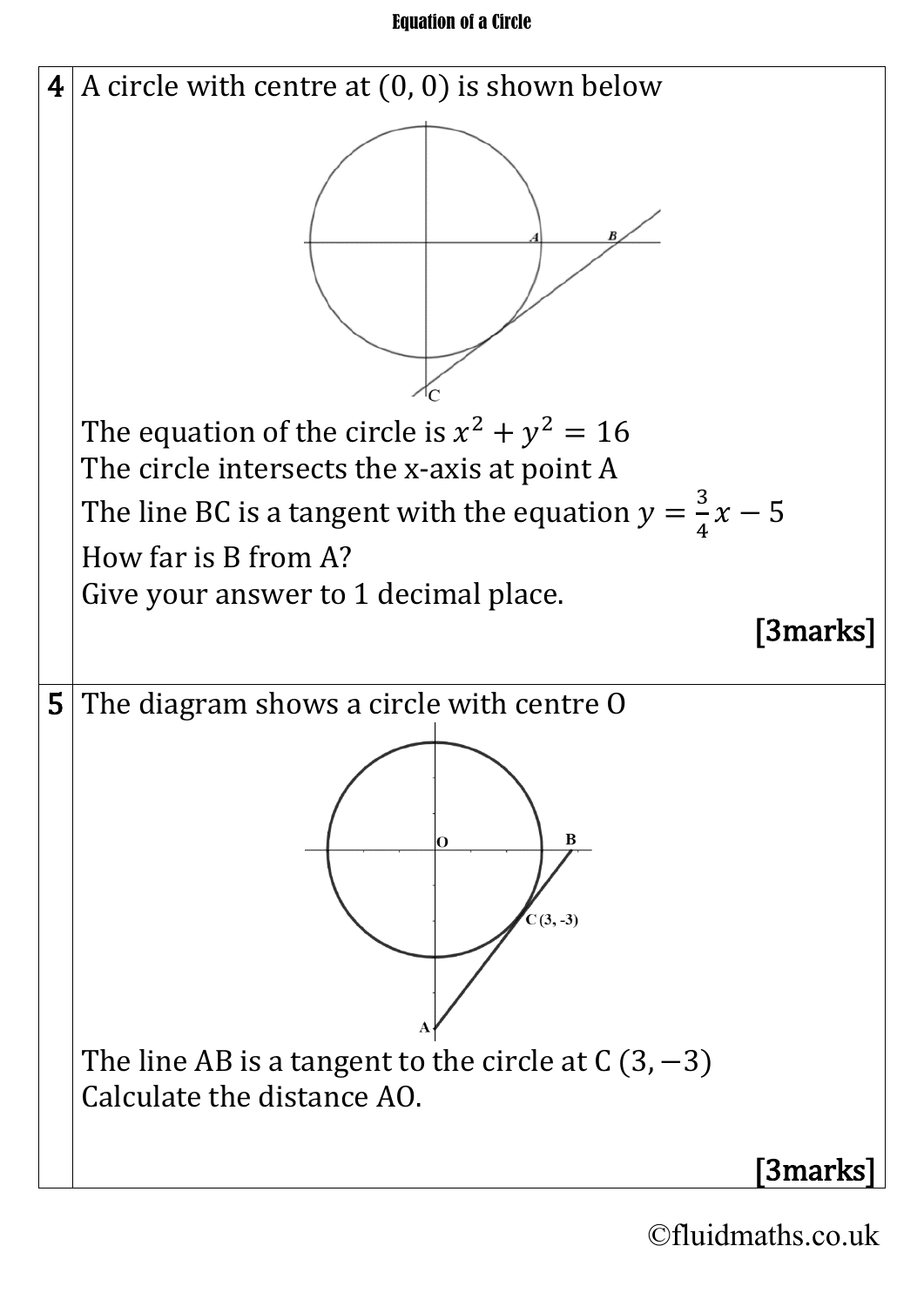## Equation of a Circle